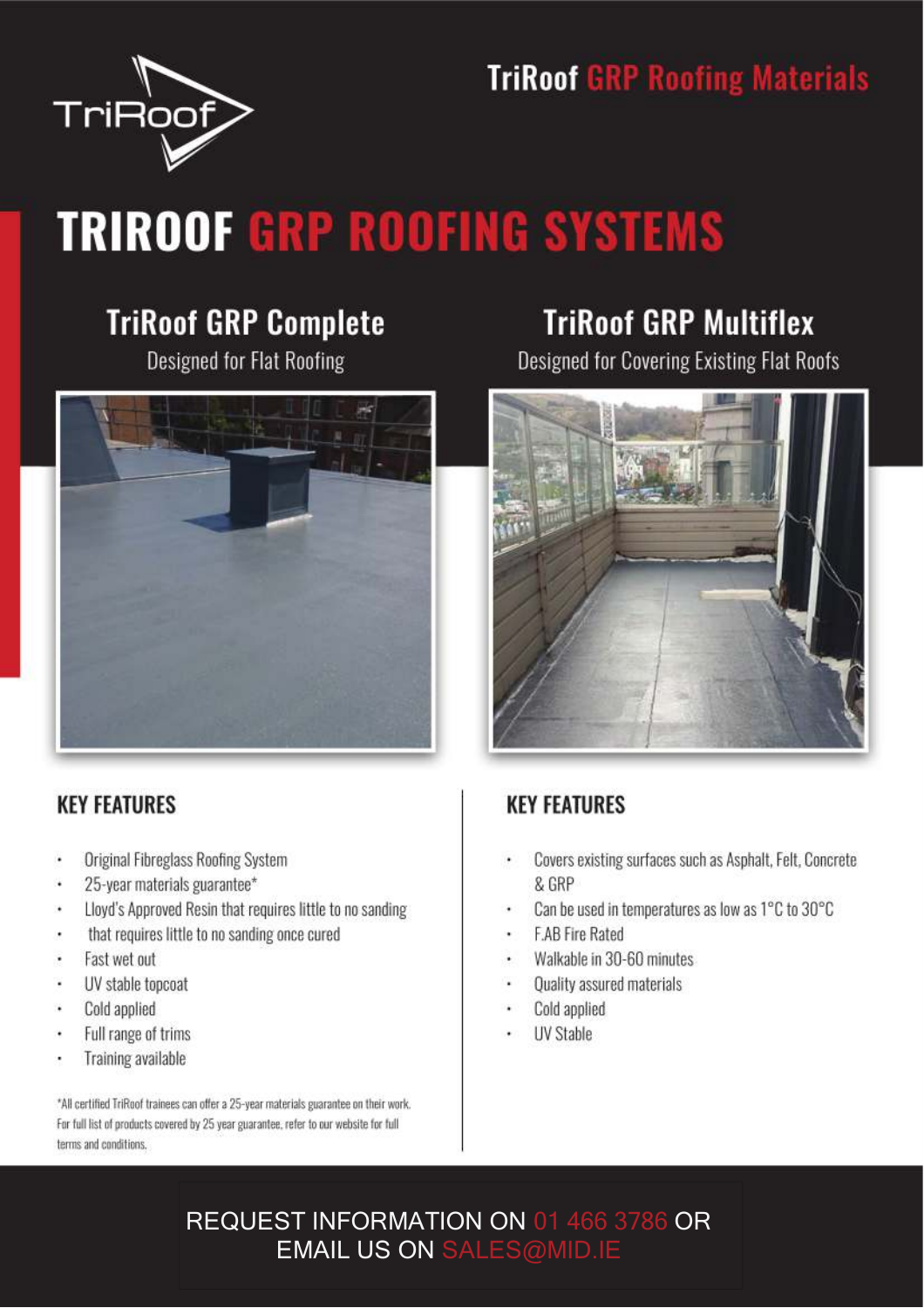#### **TriRoof GRP Roofing Materials**



# **TRIROOF GRP COMPLETE CODES**

#### **Resins and Topcoats**

| <b>Code</b> | Item                                                                |
|-------------|---------------------------------------------------------------------|
| 221082      | 10kg TriRoof Lloyd's Approved Roofing Resin                         |
| 221083      | 20kg TriRoof Lloyd's Approved Roofing Resin                         |
| H88204TAPF  | 220kg H88204TAPF Class I Fire Retardant Resin<br>(6417CVP)          |
| 222014      | 10kg TriRoof Standard Dark Grey Topcoat                             |
| R9903016    | 20kg Roofing Dark Grey Fire Retardant Topcoat<br><b>RCFR 113-DG</b> |



#### Roofing Trims - 3 metre lengths

| <b>Drip Trims</b>                                                                     | <b>Trim</b>                 | <b>Length</b> | <b>Code</b> | <b>Dimesnions</b> |
|---------------------------------------------------------------------------------------|-----------------------------|---------------|-------------|-------------------|
| Installed at perimeter edges where<br>water runs off into external rainwater<br>goods | (A170)<br>Drip Trim -65mm   | 3m            | 9907037     | $-85-$<br>65      |
|                                                                                       | (A200)<br>Drip Trim - 90mm  | 3m            | 9907002     | -95<br>90         |
|                                                                                       | (A250)<br>Drip Trim - 140mm | 3m            | 9907007     | $-95-$<br>140     |

| <b>Angle Trims</b>                                                             | <b>Trim</b>                            | <b>Length</b> | <b>Code</b> | <b>Dimesnions</b> |
|--------------------------------------------------------------------------------|----------------------------------------|---------------|-------------|-------------------|
| Multi-use trim for forming details such<br>as upstands, gutter floors or steps | (AT195)<br>Internal Angle Trim -85mm   | 3m            | 9907015     | 85<br>105         |
|                                                                                | (AT195)<br>External Angle Trim - 105mm | 3m            | 9907008     | $-85-$<br>105     |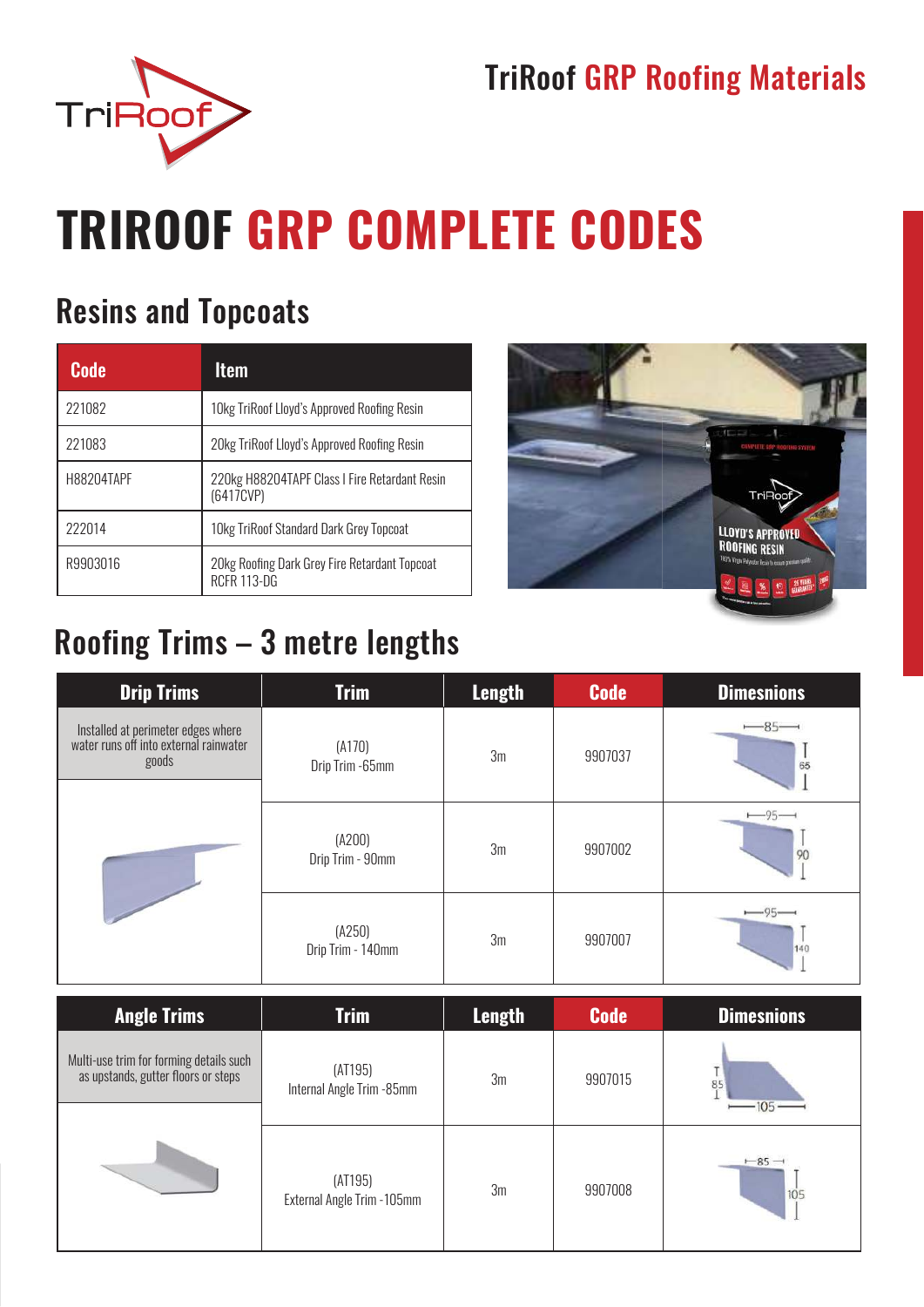

## TriRoof GRP Complete Codes

## Roofing Trims – 3 metre lengths

| <b>Upstand/Raised Edge</b><br><b>Trims</b>                                                       | <b>Trim</b>                        | <b>Length</b> | <b>Code</b> | <b>Dimesnions</b>        |
|--------------------------------------------------------------------------------------------------|------------------------------------|---------------|-------------|--------------------------|
| Installed at perimeter edges where a<br>water check is needed to prevent the<br>run off of water | (B230)<br>Raised Edge Trim - 105mm | 3m            | 9907037     | $-110-$<br>105           |
|                                                                                                  | (B260)<br>Raised Edge Trim - 125mm | 3m            | 9907002     | $-110-$<br>$-40-$<br>125 |
|                                                                                                  | (B300)<br>Raised Edge Trim - 180mm | 3m            | 9907007     | $-110-$<br>-40<br>180    |

| <b>Simulated Lead Flashing</b><br><b>Trims</b>                                 | <b>Trim</b>                                                  | <b>Length</b> | <b>Code</b> | <b>Dimesnions</b> |
|--------------------------------------------------------------------------------|--------------------------------------------------------------|---------------|-------------|-------------------|
| Multi-use trim for forming details such<br>as upstands, gutter floors or steps | (C100)<br>Simulated Lead Flashing Trim -<br>100 <sub>m</sub> | 3m            | 9907009     | $+35+$<br>100     |
|                                                                                | (C150)<br>Simulated Lead Flashing Trim -<br><b>150mm</b>     | 3m            | 9907016     | 1351<br>150       |

| <b>Wall Fillet Trims</b>                                                                    | <b>Trim</b>                                  | <b>Length</b> | <b>Code</b> | <b>Dimesnions</b>                   |
|---------------------------------------------------------------------------------------------|----------------------------------------------|---------------|-------------|-------------------------------------|
| Installed at a junction between the roof<br>deck and a wall or other right angle<br>details | (D260)<br>Fillet Trim - 40                   | 3m            | 9907001     | $\mathcal{S}_{Q}$<br>40<br>$-110-$  |
|                                                                                             | (D300)<br>Long Flange Wall Fillet Trim - 230 | 3m            | 222192      | $\mathcal{S}_{Q}$<br>230<br>$-110-$ |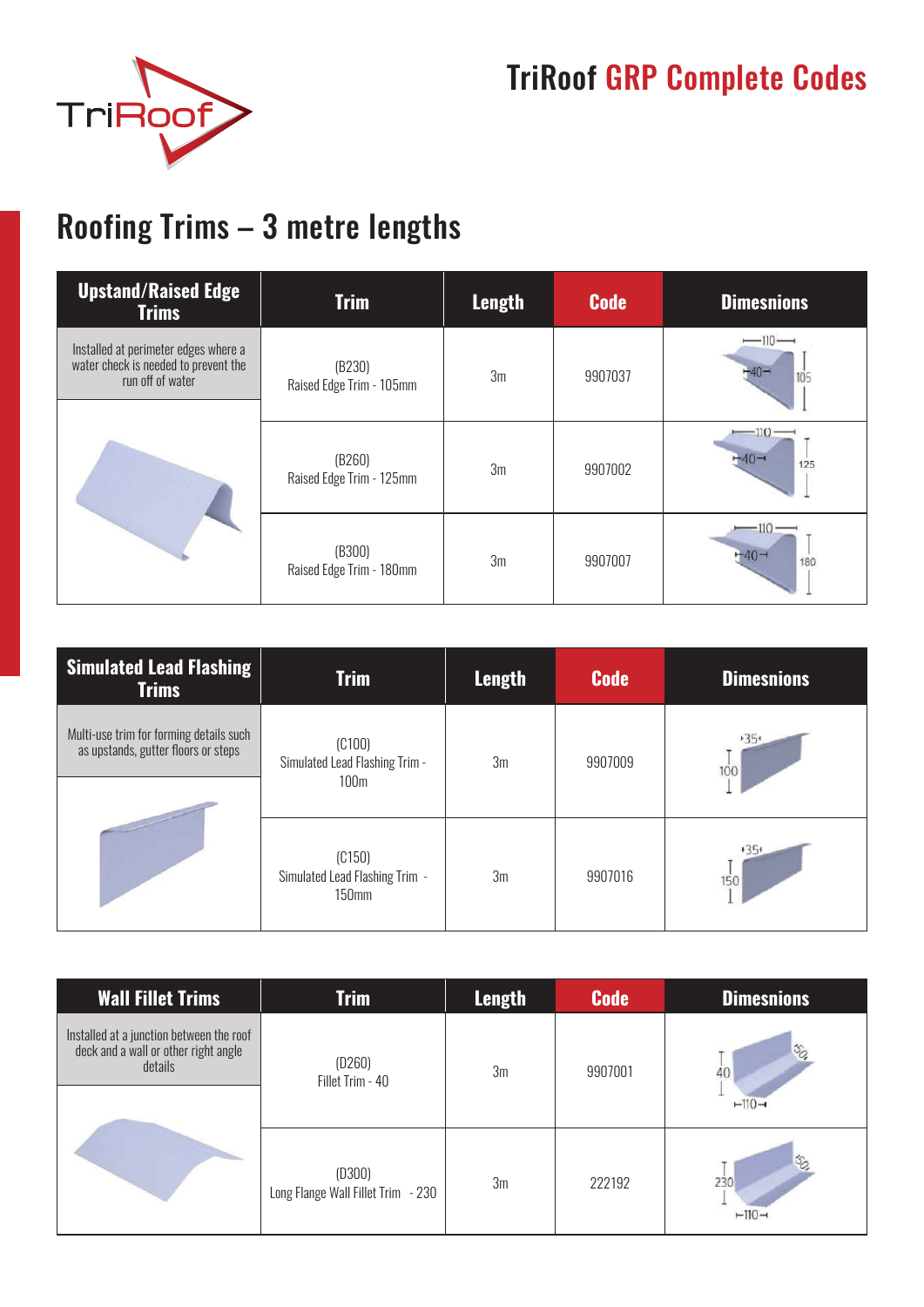



#### Roofing Trims – 3 metre lengths

| <b>Expansion Joint / Rolled</b><br><b>Rib Trims</b>                                         | <b>Trim</b>                         | <b>Length</b>  | <b>Code</b> | <b>Dimesnions</b> |
|---------------------------------------------------------------------------------------------|-------------------------------------|----------------|-------------|-------------------|
| Installed at a junction between the roof<br>deck and a wall or other right angle<br>details | (E280)<br>Expansion Roof Trim - 65  | 3m             | 9907010     |                   |
|                                                                                             | (ER35/40)<br><b>Rolled Rib Trim</b> | 3 <sub>m</sub> | 9907022     | $+35+$<br>$-85-$  |
|                                                                                             | (G180)<br>Gully Trim                | 3 <sub>m</sub> | 9907023     | $-160-$           |

#### Corner / Closure Trims